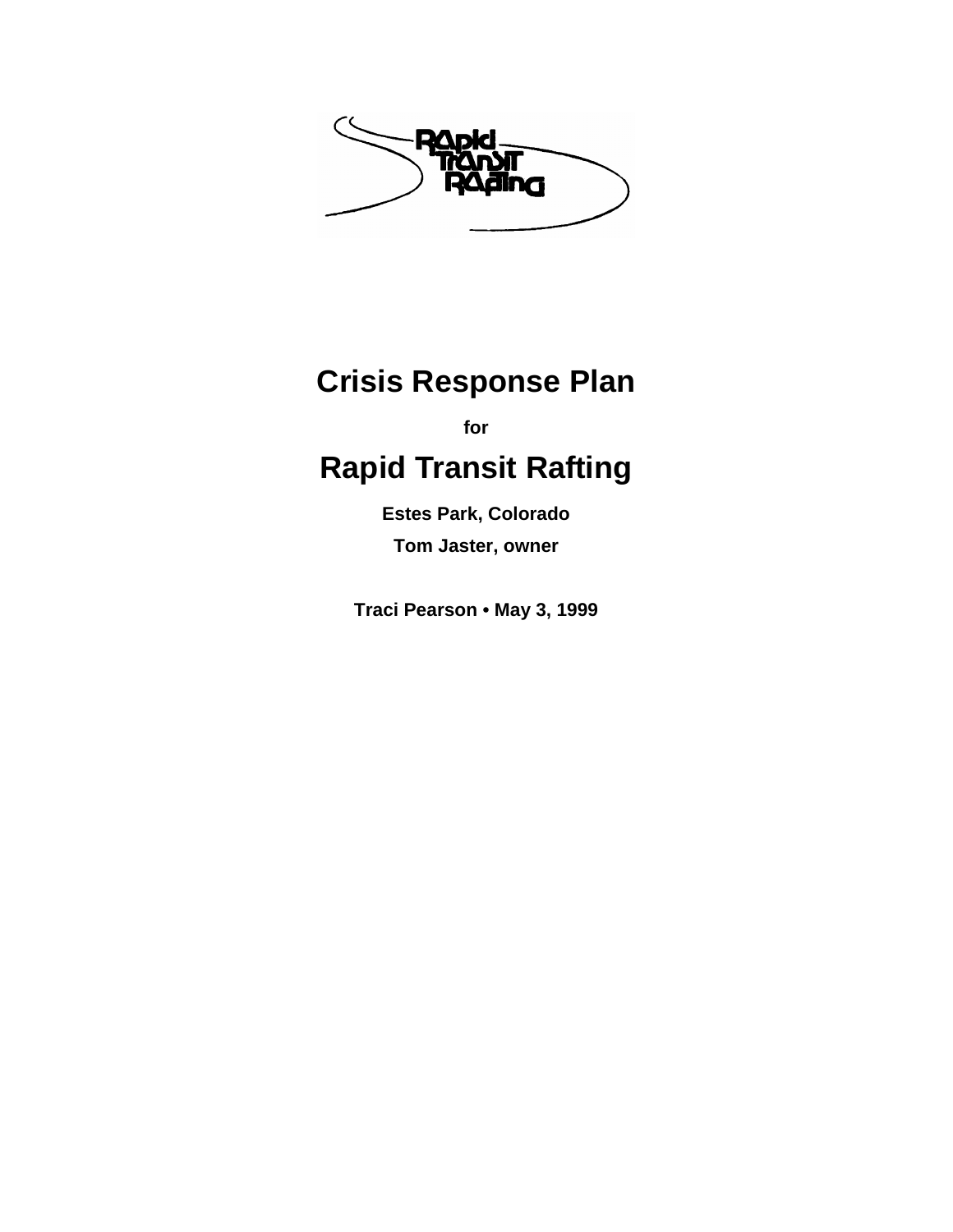### **Purpose of the Crisis Response Plan**

The purpose of this Crisis Response Plan is, ultimately, to protect the reputation and operations of Rapid Transit Rafting (RTR) of Estes Park, Colorado. Specifically, this plan provides RTR with written procedures to follow and resources to use in case of an accident or crisis.

A serious accident or crisis is, by nature, rare and unexpected and can throw your company's operations into turmoil. Decisions must be made quickly with information not normally at hand. The actions and communications made during a crisis are critical to the company's reputation and operations.

With this crisis response plan, Rapid Transit Rafting can better prepare for and react to an accident or crisis. This plan hopefully never will be needed.

#### *Definitions of Crises*

#### **Crisis:**

*Crises* are unplanned events that directly or potentially threaten:

- RTR's reputation;
- the health, safety or welfare of employees;
- the health, safety or welfare of customers;
- the health, safety or welfare of other outfitters, guides and their clients;
- the health, safety or welfare of citizens in communities in and through which you operate.

Events that fall into this category include accidents, medical emergencies, equipment malfunctions, floods, and other types of unexpected incidents.

#### **Minor Crisis:**

A *minor crisis* is one in which there is little or no property damage; causes minor injuries or none at all; results in minimal, if any, disruption of operations; and is quickly brought under control. Media inquiry is possible with events in this category but likely to be minimal.

#### **Major Crisis:**

A *major crisis* may involve significant injury or loss of life, prolonged disruption of normal operations, or substantial property damage—or hold potential for any of these. Media inquiry is likely to occur with events in this category, especially if emergency response has been called in for assistance.

### *Communication Objective*

In the event of an incident at any of RTR's sites of operation or in the course of normal operations, make every effort to communicate as appropriate—promptly and accurately—to employees; customers and other involved parties; the Colorado River Outfitters Association (CROA); surrounding communities; law enforcement and other relevant agencies; and the news media.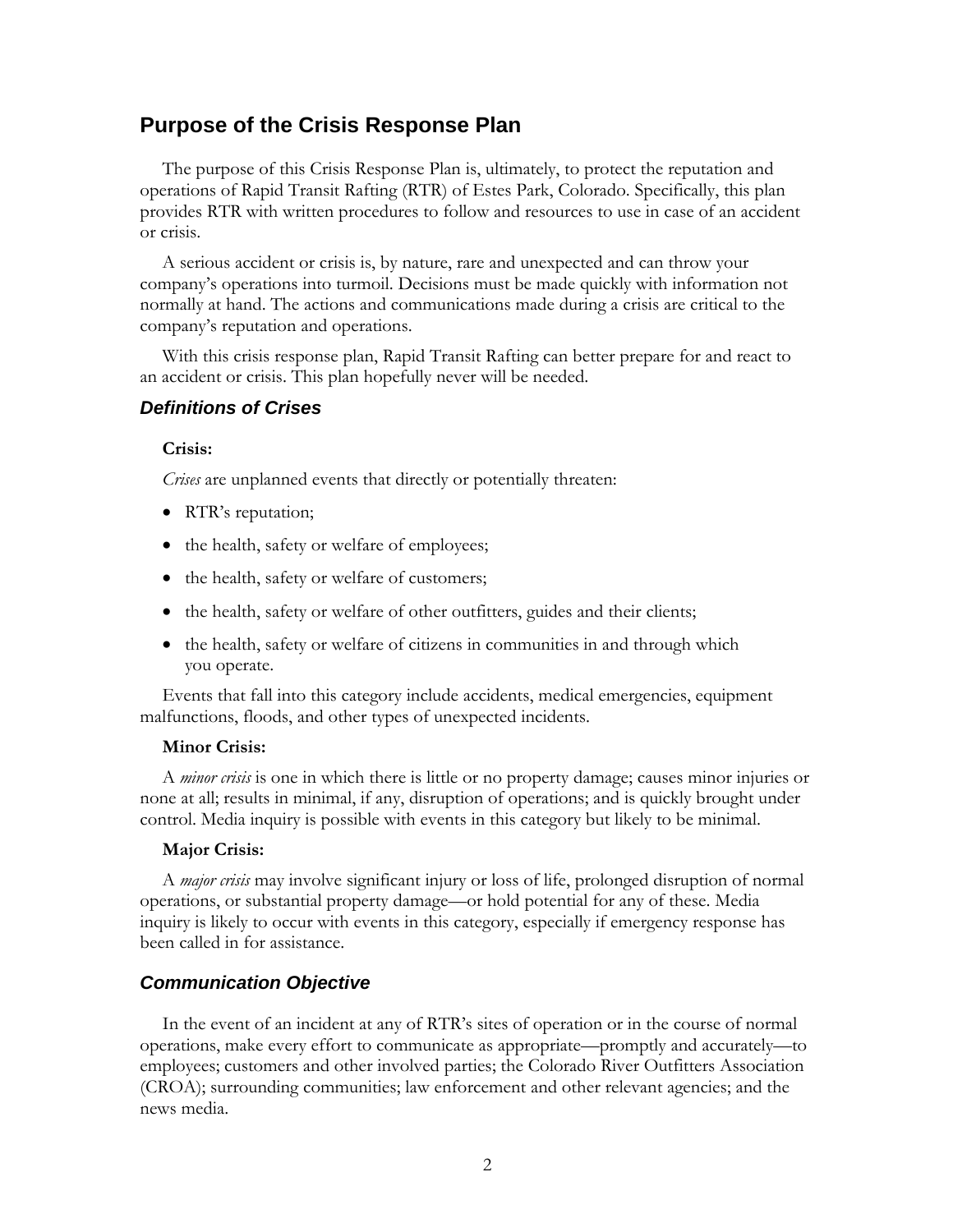When a crisis occurs, it is necessary for RTR's owner or manager to gather facts and data quickly, including the nature of your response to the crisis. The following communication efforts will strive to alleviate employees' and customers' concerns, minimize speculation by the media, and ensure that your position is presented.

It should be noted, though, that many incidents occur that are relatively minor in nature and consequently are not covered by the media. Nevertheless, it is essential to gather facts about the incidents and have them available to communicate, if necessary, to appropriate audiences.

The nature of that communication is outlined in the following plan.

### **Seasonal Preparation**

### *Identification of Spokespersons*

At the beginning of the season, RTR should set up its own internal crisis communications team. Staff should be designated to do the following tasks:

Family member point person – This person is to stay with the individual/family; go to the hospital, etc. In the event more than one individual/family is involved, there should be another point person, up to the total number of individuals or families affected. The outfitter should also offer up front to cover any expenses relating to putting up family members, travel expenses, etc., if necessary.

Employee point person – This person is to deal with the staff and keep them apprised of what has happened.

Media contact/Spokesperson - For a minor crisis, the company manager is the appropriate spokesperson. For a major crisis, either Jaster or the manager can be the primary spokesperson. Jaster shall be available for press conference appearances and interviews. The spokesperson(s) is responsible for contacting the appropriate government/regulatory bodies, sheriff's office, and for responding to any media calls or questions. Jaster and the manager should be the only people who speak to the media or public regarding the incident so that all communication is consistent.

Jaster shall designate a staff person on every trip to be the person responsible for calling the home office to implement the crisis communications plan and reach the crisis communications team.

#### *Other Procedures*

- Review crisis communications plan with employees. Hand out copies and accident report forms (see the attached *Incident Information Sheet*).
- Make certain Jaster, the manager, drivers and trip leaders always have a copy of the crisis communications plan, including a list of emergency medical and law enforcement phone numbers.
- Always have waivers signed.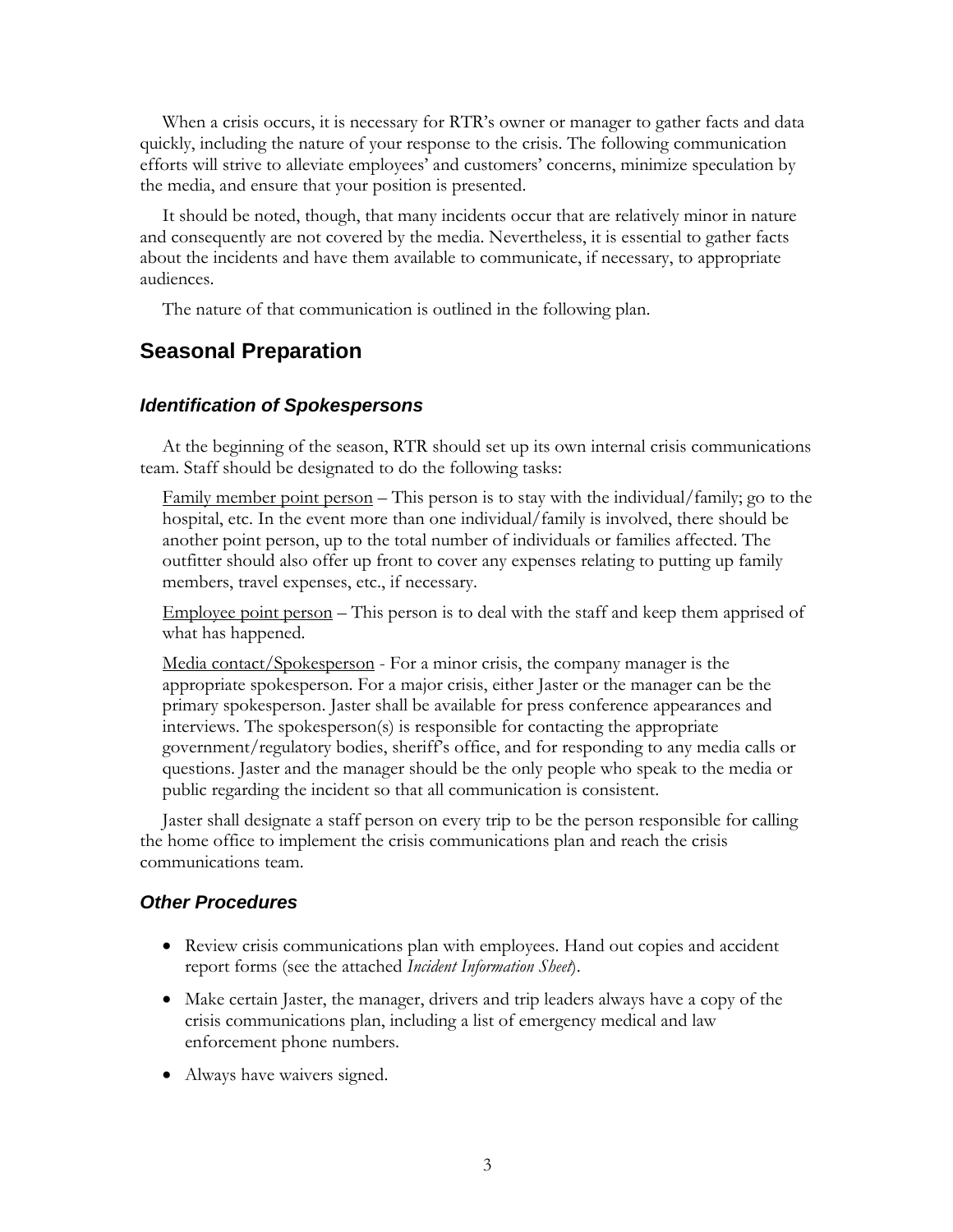- Make certain that all customers are informed of safety procedures and tips before embarking on any trip.
- Make certain to inquire about any potential or existing health problems that guests may have or problems that could put them at risk on any raft trip. In the event you feel uncomfortable about an existing condition and the participant still wishes to go, note the condition, that the individual was advised not to go, and have the individual initial it on the waiver, along with one witness or staff member.

### **Media Response**

• Media calls should be referred to the local governing authority for specific details of the incident as follows:

Poudre River: USDA Forest Service Colorado River: BLM

Arkansas River: Steve Reese, Arkansas Headwaters Recreation Area, (719) 539-7289

Jaster or RTR's manager can also speak to the media, but should only release information or facts as known, not assumed. When in doubt, tell the media you still don't have all the facts at hand and you'll call them back as soon as you do. Then *do so*.

- Make certain that Holly Johnson or another CROA Executive Committee member is informed about the incident and any pertinent details in the event they receive media calls. (See *CROA Contact* list on page [8](#page-7-0) and attached *CROA Emergency/Accident Notification* sheet.) Consult them for appropriate responses to a situation. If Jaster or the manager feels RTR has been wronged by a reporter or media coverage in any way, call Holly (or the most senior CROA committee member available) to discuss appropriate follow-up.
- Track pending or actual media coverage, when possible. Holly or other CROA committee members will also try to do so, but any assistance is helpful.
- Keep in mind that your priority is to ensure the safety and comfort of customers. To the media, say what you know and explain that further information will be released as facts are confirmed. **Never say "No comment."** This can be perceived as an admission of guilt. If you do not have enough information to respond, simply state that you've been informed there's been an accident but that you do not have any facts on hand. Tell the reporter you will call them back as soon as you do. Take down their name and phone number and be sure to call them back or ask Holly Johnson to respond for you.

### *Guidelines for Spokespersons*

- **DO NOT SPECULATE.** Always stick to the facts. A more in-depth investigation is required to determine cause.
- **Focus on two or three key messages to communicate and repeat them during the interview.** (See *[Key Messages for the News Media During a Crisis](#page-5-0)* on page [6.](#page-5-0)) Keep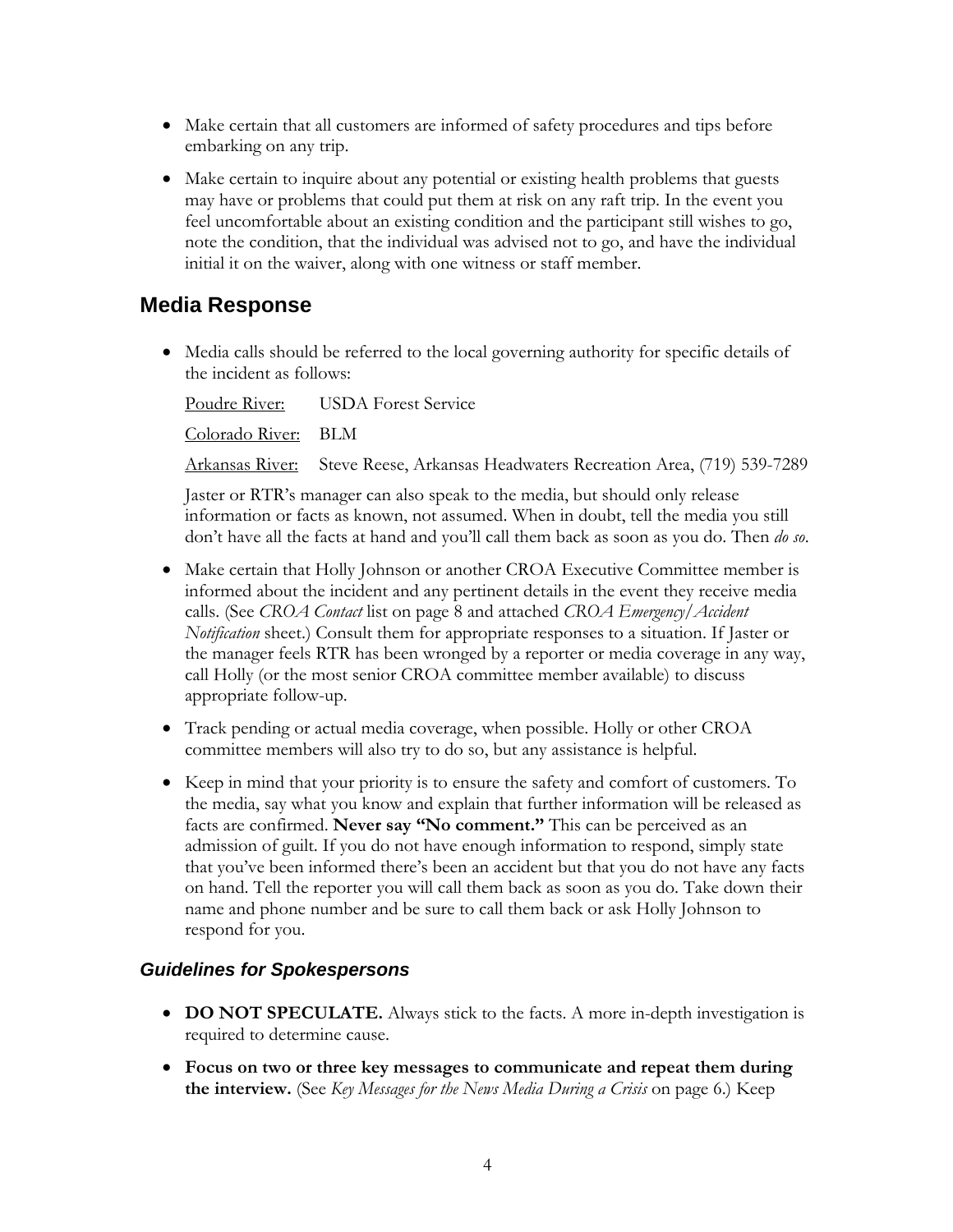answers short and to the points. TV reporters want "soundbites" of no more than 10 to 15 seconds. Keep coming back to your key messages throughout the interview.

- **Speak in simple, common terms.** Avoid jargon.
- **Remain calm.** Do not be intimidated into answering questions prematurely. You may tell a reporter that you need to clarify an important matter before you can answer questions.
- **Do not use negative language.** Do not let reporters put words in your mouth.
- **Consider human safety first.** When human safety or other serious concerns are involved, deal with those considerations first. You can admit concern without admitting culpability.
- **Do not answer questions you do not understand.** Ask for clarification. Occasionally, this can be used to buy time to think.
- **Do not release names of victims until the family has been notified.**
- **Ignore cameras and microphones.** Face the reporter. Don't look away or up at the sky. During videotaped interviews, it's all right to stop your statement and start over.
- **Make only "on the record" statements.** There are no "off the record" statements.
- **Do not say "No Comment."** If you don't know an answer, say so, then go back to your key messages.
- **Do not allow your staff to talk to the media.** Only designated media spokespersons should disseminate information.

### **Format for Briefing Spokesperson for Interviews & New Briefings**

Spokespersons should make certain they go over certain information, if possible, before an interview or news briefing:

- Date, time and location of the interview
- Name of the reporter
- Name of the publication, wire service broadcast station, etc.
- Knowledge of past experience with the reporter or publication, if available. This is to help understand the degree of caution needed in this interview and to prepare for the specific reporter's approach. (Consult with Holly Johnson on this if possible.)
- Subject/issues/questions to be covered as requested by reporter
- Your position or recommended response and the data needed to discuss these subjects
- **Top three to five messages RTR wants to make in the interview (not necessarily based on the reporter's suggested topics).** (See *[Key Messages for the News](#page-5-0)  [Media During a Crisis](#page-5-0)* on page [6.](#page-5-0))
- Background information and statistics that would be useful in preparing for the interview (such as the company's past safety record)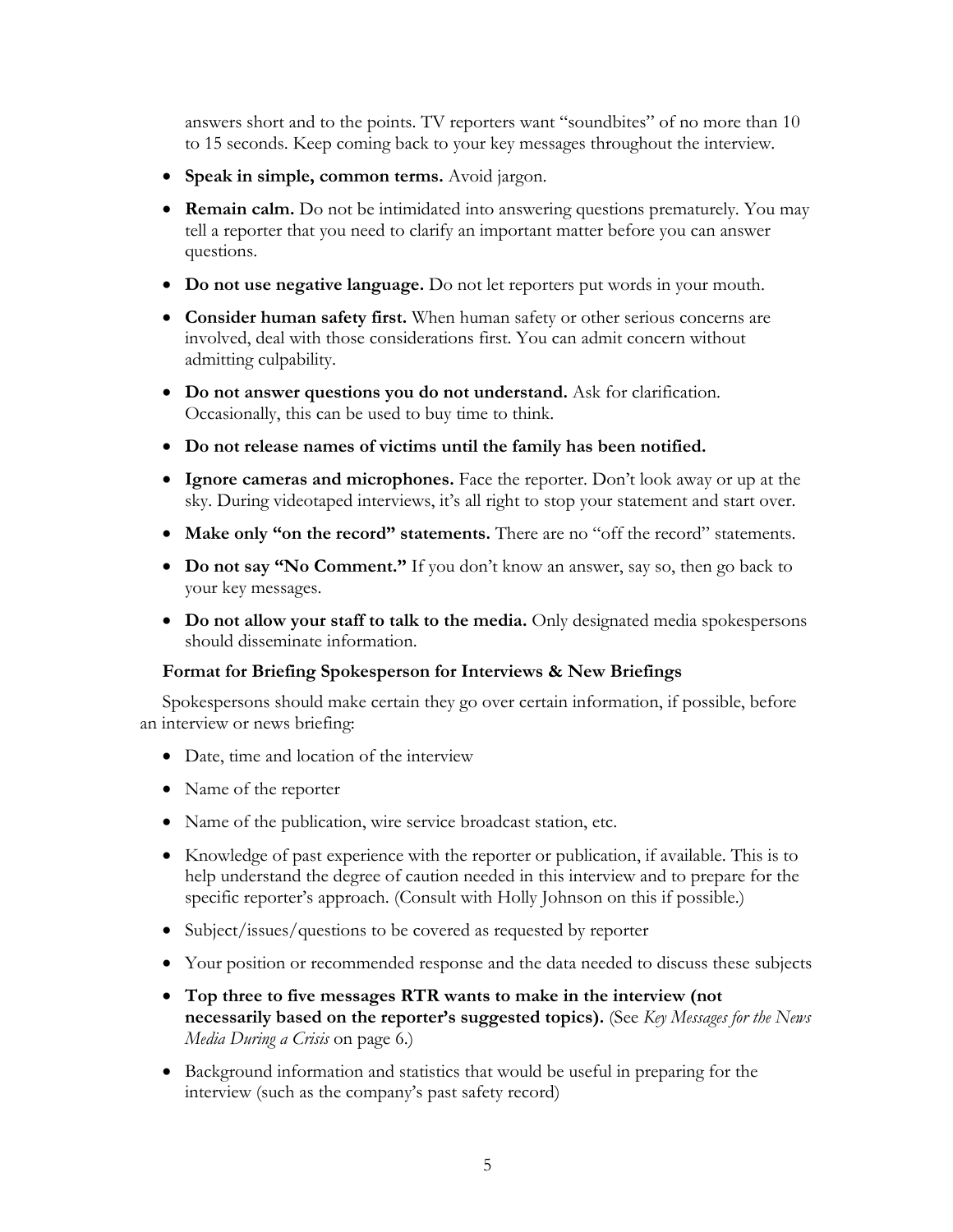• Proposed length of interview

If possible, this background material should be in writing so it can be carefully read. Only under exceptional circumstances should you rely on an oral briefing. In critical situations, it is also useful to prepare a thorough set of questions and answers to define the company's positions and to be used in rehearsing.

### *News Release*

During an emergency, it may be determined that a news release should be distributed to the media. If possible, this task should be left up to the law enforcement agency or Holly Johnson at CROA.

### <span id="page-5-0"></span>**Key Messages for the News Media During a Crisis**

- Our primary concern is for the safety of our employees and guests.
- Our standards for safety and first aid training meet or exceed standards required by the State of Colorado.
- Our raft guides receive special river rescue training.
- Our raft guides receive training far above the minimums required by the states.
- Our safety record has been exemplary.

### **Audiences During a Crisis**

To effectively communicate your message, it's essential to understand who your audience is and how you want your audience to react.

There are two key types of audiences during an emergency:

- 1. People directly affected by the emergency.
- 2. People whose attitudes about the company might be influenced by information about the emergency.

These two types of audiences are broken into six categories. Your objectives in dealing with each of these audiences should be as listed below:

- **Employees and Customers (including victims families)**  You want your employees and customers to know that their safety is the number-one priority during an emergency. Employees and customers need information regarding the emergency as soon as possible. This must be accomplished in a manner that assures them that the company has their best interests at heart and that it can effectively handle emergencies.
- **Community Residents** You want to quell any unnecessary fears. You want the surrounding communities to know you take quick, effective steps to protect their welfare. This can be best accomplished by responding quickly to community concerns and needs for information.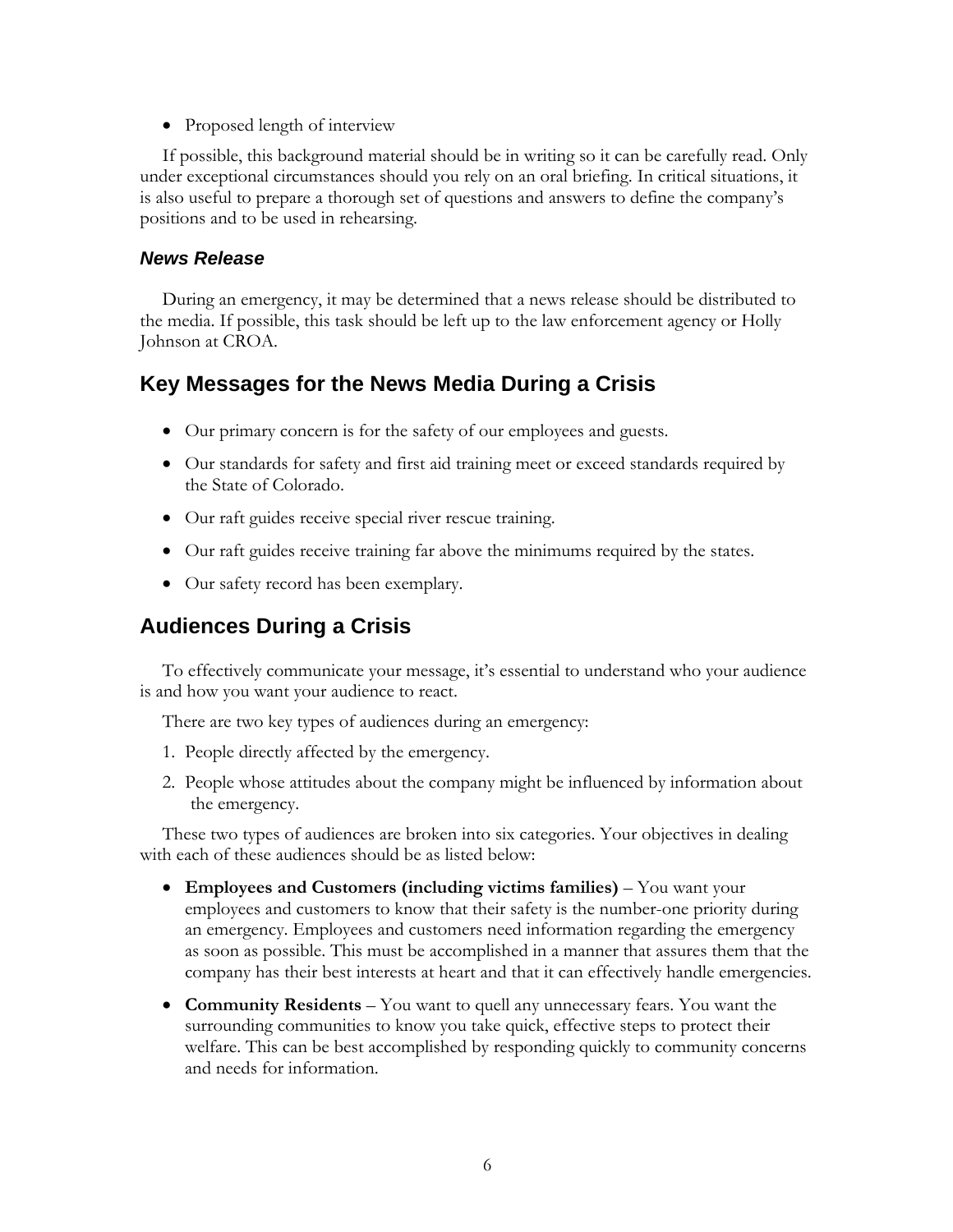- **CROA and other outfitters** This group needs to be kept informed in case of an emergency as well as be accessible as a resource if necessary.
- **Government Officials** This group includes representatives of licensing and permit agencies. Key members of this group need to be kept apprised of the emergency situation.
- **News Media** You want the news media to know your company is credible, concerned, and effective at dealing with emergencies and that you understand and will meet the unique needs of each type of media. The media will get information about an incident any possible way; you want to make sure they get the *right* information from you, not incorrect information from another source.
- **Vendors and Contractors** You want these audiences to know that your employees are well-trained and reliable, that your equipment is safe and reliable, that the health and welfare of your employees and customers are your top priority, and that your company takes quick, effective steps to protect them.

### **Roles and Responsibilities**

RTR's ownership and management is responsible for the following: identifying, confirming, investigating crises; developing strategies for managing crises; and developing strategies for recovering from crisis incidents. You should:

- Provide a representative at any Emergency Operations Center (EOC) if one is set up
- Control the release of information to employees, surrounding communities, and the news media
- Maintain contact with CROA and media representatives
- Establish and maintain a news conference center, if necessary

Only one spokesperson will be required for adequate crisis communications response. Holly Johnson at CROA will help with community and media PR.

The responsibilities for RTR's spokesperson are as follows:

### *When an Accident Occurs*

- Ensure the safety of victim(s) and other guests:
	- Survey the scene; make sure it's safe to perform rescue and/or first aid.
	- Send someone to go for help (call **911**).
	- Perform rescue if necessary.
	- Apply basic first aid.
- Implement crisis communication plan. Notify the RTR crisis communication team of the incident.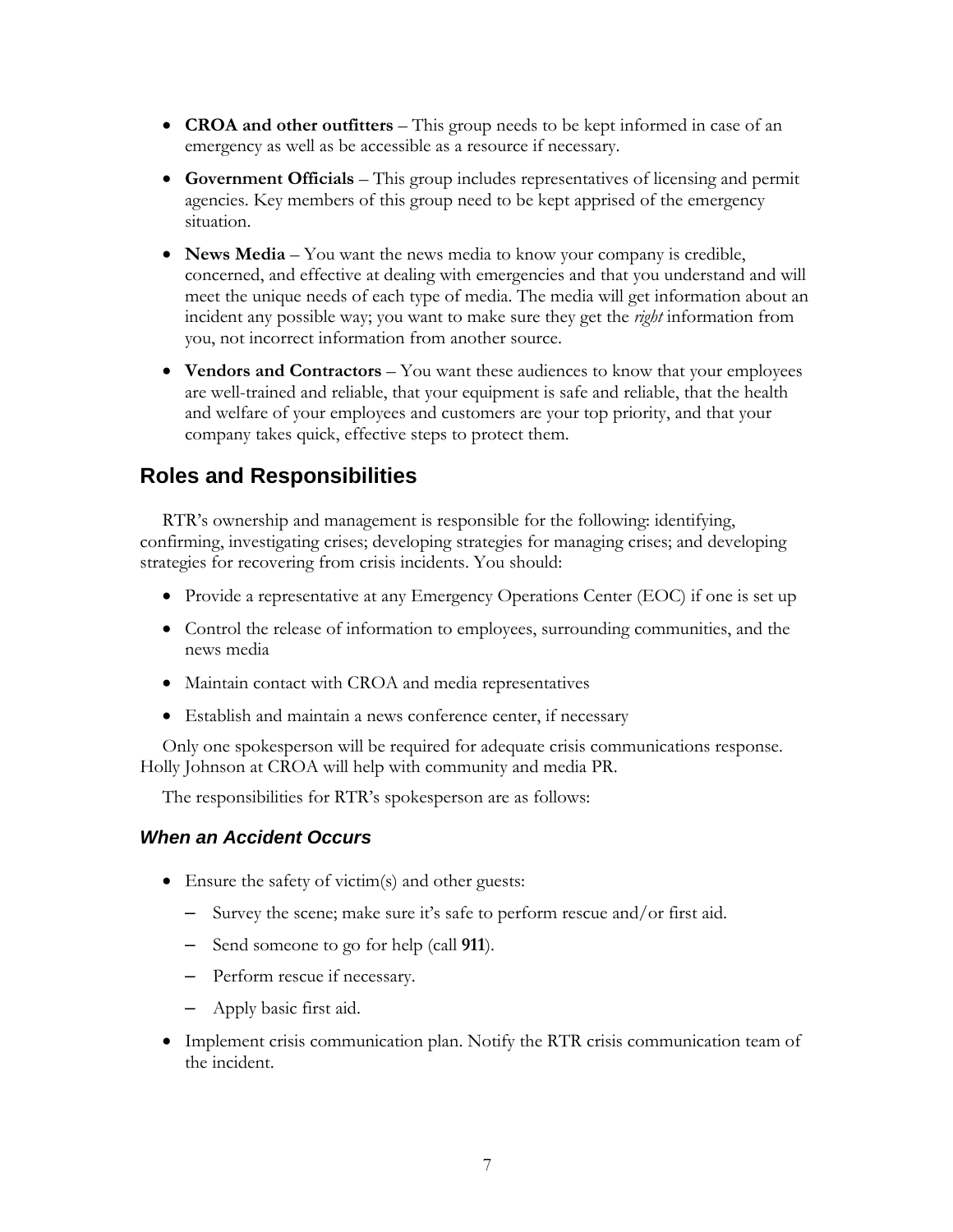- Call CROA contacts (below). Try Holly Johnson first, then Tom Kleinschnitz (1999 CROA Chair). Work down the phone list until you contact one of the executive committee members. That person will then contact the other members (particularly Holly Johnson and Tom Kleinschnitz). Make sure they know how to get hold of Tom Jaster and the RTR manager and main office.
- Add local contacts (i.e., hospital, government agency) as necessary to your phone list for staff to have on hand.
- Tell staff *not* to talk to media. Have them refer media contacts to Jaster or RTR's manager, the local governing authority, and/or CROA.

<span id="page-7-0"></span>

| Contact<br><b>Person</b>         | Phone (work)                             | <b>Fax</b>                    | <b>Home Phone</b> | E-mail                         |
|----------------------------------|------------------------------------------|-------------------------------|-------------------|--------------------------------|
| Holly Johnson                    | (303) 404-2780                           | (303) 404-2768                | (303) 828-4811    | holly@jcomm.com                |
|                                  | weekends, if not home:<br>(970) 476-1411 | Cell phone:<br>(303) 946-8051 |                   |                                |
| Tom<br>Kleinschnitz,<br>Chairman | (970) 245-5428                           | (970) 241-5633                |                   | ab@<br>raft-colorado.com       |
| John Rice,<br><b>Vice Chair</b>  | (303) 277-9900                           | (303) 277-9919                |                   | john@<br>clearcreekrafting.com |
| Kevin Foley,<br>Treas.           | (970) 453-0661                           | (970) 453-4946                |                   | raft@colorado.net              |
| Dave Leja-<br>Meyer, Sec.        | (719) 395-2158                           | (719) 395-4033                |                   | meja@noahsark.com              |
| Dave Costlow<br>(Chair, 1998)    | (970) 493-4005                           | (970) 493-3150                | (970) 484-8423    |                                |

### **CROA Contact Information**

### **Crisis Contact Information**

| <b>Contact</b>                                                          | <b>Name</b> | <b>Phone Number</b> | Fax |
|-------------------------------------------------------------------------|-------------|---------------------|-----|
| Poudre Valley<br>Hospital                                               |             | (970) 495-7000      |     |
| <b>Larimer County</b><br>Sheriff's Office                               |             | (970) 881-2197      |     |
| <b>Forest Service Office</b><br>- Fort Collins                          |             | (970) 498-1100      |     |
|                                                                         |             |                     |     |
| <b>Kremmling Memorial</b><br>Hospital                                   |             | (970) 724-3442      |     |
| <b>Grand County</b><br>Sheriff's Office - Hot<br><b>Sulphur Springs</b> |             | (970) 725-3343      |     |
| BLM - Kremmling                                                         |             | (970) 724-3437      |     |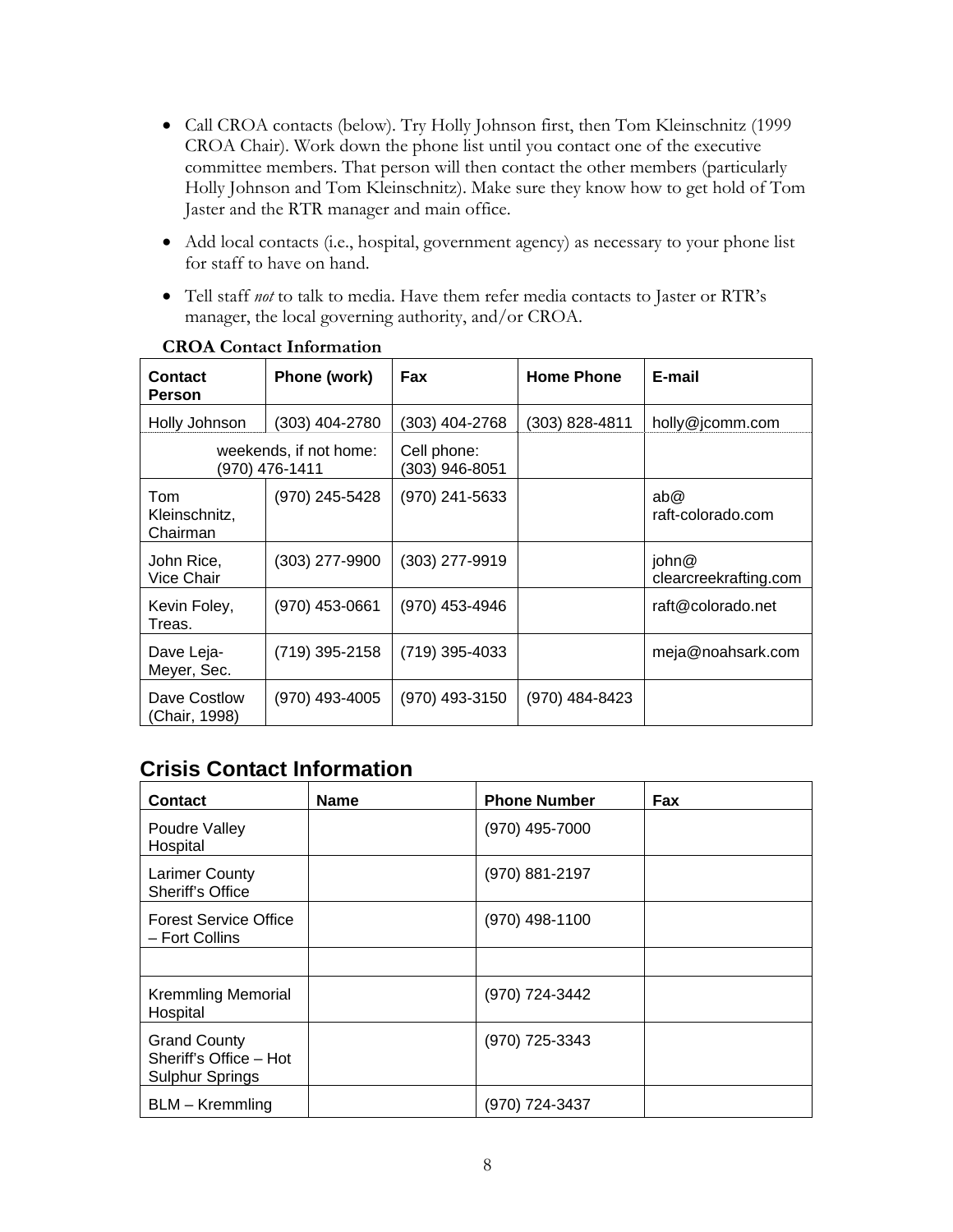| Memorial Hospital of<br>Colorado Springs                                                |                             | (800) 826-4889     |  |
|-----------------------------------------------------------------------------------------|-----------------------------|--------------------|--|
| St. Thomas More<br>Hospital - Cañon City                                                |                             | (719) 269-2000     |  |
| Heart of the Rockies<br><b>Regional Medical</b><br>Center - Salida                      |                             | $(719) 539 - 6661$ |  |
| St. Vincent General<br>Hospital - Leadville                                             |                             | (719) 486-0230     |  |
| Arkansas<br><b>Headwaters</b><br><b>Recreation Area</b>                                 | <b>Steve Reese</b>          | (719) 539-7289     |  |
| Lake County Sheriff's<br>Office                                                         |                             | (719)              |  |
| <b>Chafee County</b><br>Sheriff's Office                                                |                             | (719)              |  |
| <b>Fremont County</b><br>Sheriff's Office                                               |                             | (719)              |  |
|                                                                                         |                             |                    |  |
| State Parks in<br>Littleton                                                             | Ron Dunlap or<br>Aaron Fero | (303) 791-1954     |  |
|                                                                                         |                             |                    |  |
| Rancho Del Rio                                                                          |                             | (970) 653-4431     |  |
| Conoco Station:<br>"Ted's Place"                                                        |                             | (970)              |  |
| other key contacts at<br>other outfitting<br>companies who might<br>be able to help out |                             |                    |  |
| key RTR employees                                                                       |                             |                    |  |
| key community<br>people, expert<br>resources, people<br>who could help out              |                             |                    |  |

### *Notification of a Crisis*

Notification is an extremely important process in managing crises and sending the right messages to all audiences. When notification goes well, it makes the rest of the crisis communications job more streamlined and effective than when it doesn't.

### **Notification Process in Brief**

• Notification is initiated from the area where a crisis has occurred or been identified.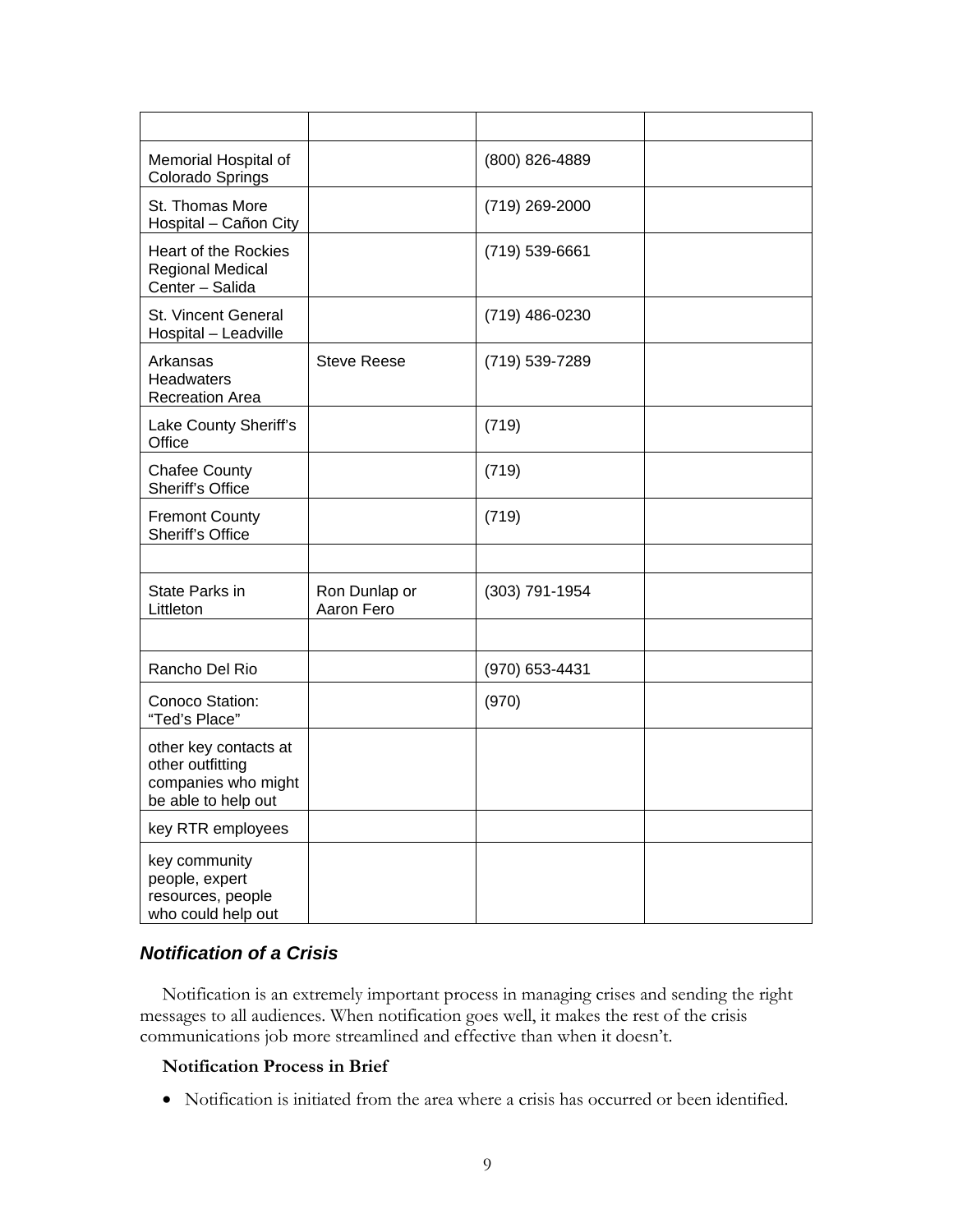- The person who discovers the crisis or incident calls RTR's main office.
- The office attendant notifies the manager and Jaster, who evaluate the crisis.
- In case of a major crisis, Jaster goes to the scene and keeps in touch with the office staff.

#### **Communications Procedures for Handling a Minor Crisis**

- 1. The lead driver or trip leader, after the immediate incident needs have been handled (such as calling the police in the case of vehicle accident), calls the rafting office.
- 2. The person answering the phone in the rafting office records the basic facts, location and chronology of the incident. (Use the attached *Incident Information Sheet*.)
- 3. The person in the rafting office (if not the manager or Jaster), notifies both the manager and Jaster and relays the information from the driver or trip leader.
- 4. Jaster and the manager (or the manager alone if Jaster is unavailable) decide whether more information is necessary and the whether manager should travel to the incident site.
- 5. The manager calls the driver or trip leader and gathers more details about the incident (type of incident, when and where it occurred, emergency response personnel on site, number of people involved, any injuries, conditions at the time of the incident, what is being done to mitigate or resolve the incident, and who needs to be contacted and how to reach them).
- 6. If Jaster and/or the manager determine that the incident is likely to generate media inquiries, the media should be notified immediately. The person handling the phones at the office should direct all media inquiries to the manager.
- 7. Jaster and the manager discuss and agree on key messages and media responses.
- 8. The manager serves as prime contact for media. (Jaster should distance himself from a minor incident. This serves to downplay the importance of the event and prevent the perceptions of the media and public from being exaggerated.)
- 9. The manager fields media inquiries and makes follow-up calls to media if necessary.

#### **Communications Procedure for Handling a Major Crisis**

- 1. The office personnel receive notification from the lead driver or trip leader and compiles the basic facts and chronology of the event. (Use the attached *Incident Information Sheet*.)
- 2. Both the manager and Jaster are notified.
- 3. Jaster will travel to the site of the crisis to obtain first hand information
	- type of incident,
	- when and where it occurred,
	- emergency response personnel on site,
	- number of people involved,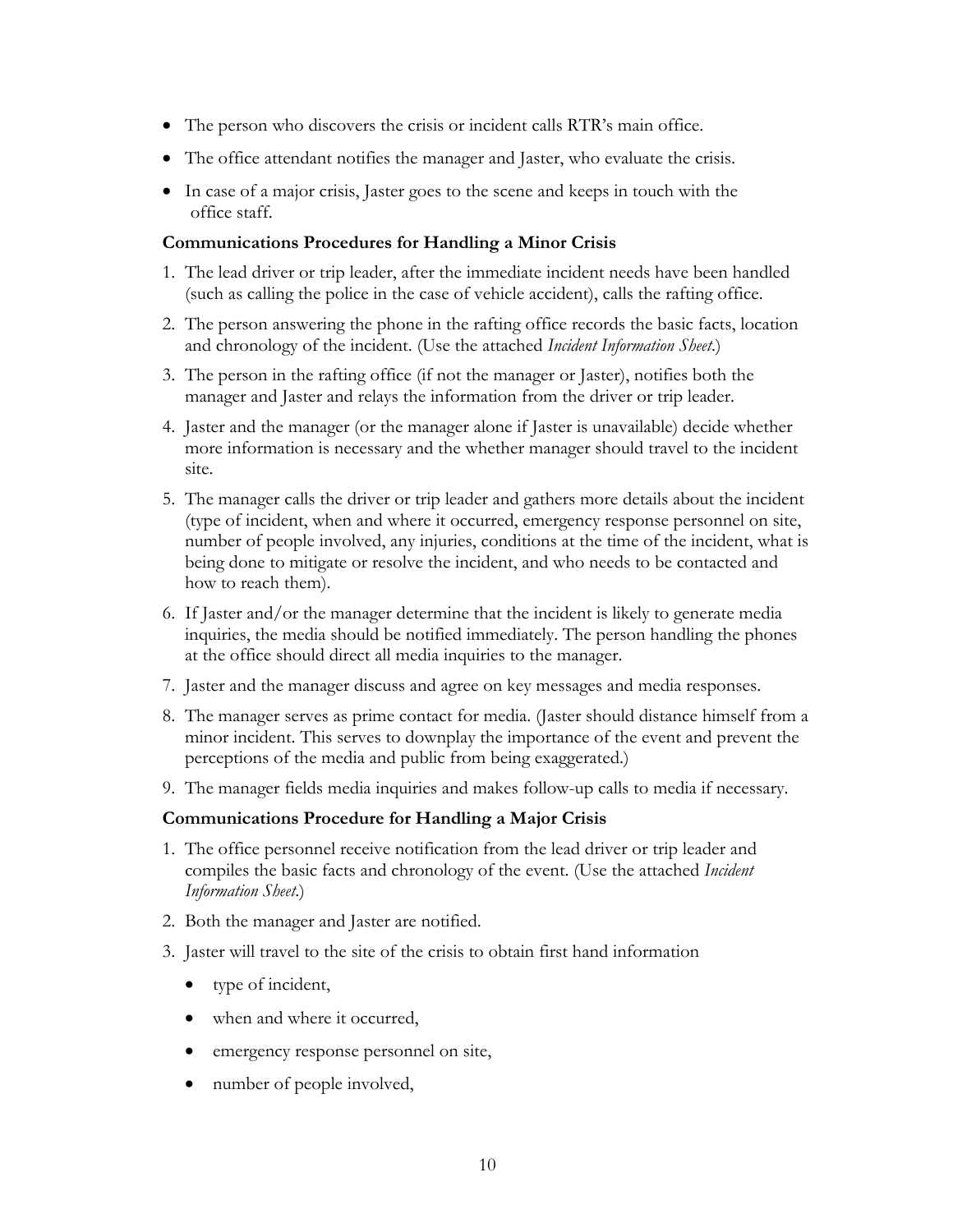- any injuries,
- conditions at the time of the incident,
- what is being done to mitigate or resolve the incident,
- and who needs to be contacted and how to reach them.
- 4. Jaster calls the manager with the details of the incident. He should continue to provide updates to the manager every 15 minutes or as circumstances change.
- 5. Office personnel should direct all media inquiries to the manager.
- 6. Jaster and the manager discuss and agree on key messages and media responses.
- 7. Jaster serves as prime contact for media. (As soon as possible, Jaster or the manager should be sure to call Holly Johnson or a senior contact at CROA and fax them a copy of the attached *CROA Emergency/Accident Notification* sheet.)
- 8. The manager continues to receive updated information from Jaster. Both update statements to the media as necessary.
- 9. Jaster and Holly Johnson confer on whether a press release is needed.
- 10.The manager handles follow-up media and employee inquiries.
- 11.Together, Jaster and the manager discuss the communications aspects of the incident and the lessons learned. This crisis response plan is modified accordingly. (Holly Johnson should be included in this dicsussion if possible.)

### *Other Recommendations from CROA*

- Call for help from authorities if necessary to help control situation.
- Contact family/next of kin as soon as possible after an accident.
- Try to get customers cleared away from the accident. Solicit support from your office and/or other outfitters. (The sooner you do this, the less access to them the media will have.)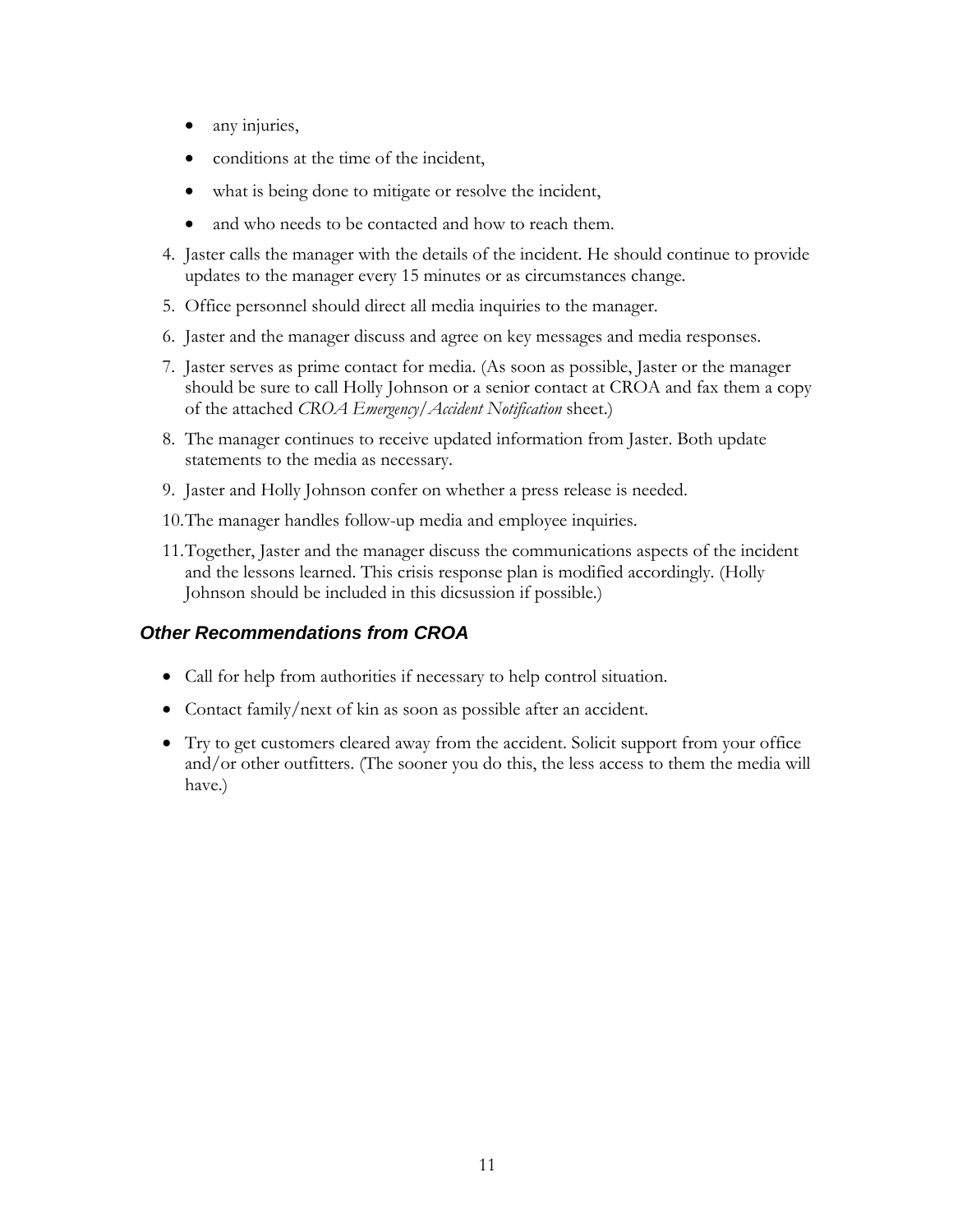## **Incident Information Sheet**

| Date: | . ime: | Initial Report | date lo |
|-------|--------|----------------|---------|
|       |        |                |         |

Location of incident or accident (location on river or road):

Describe the incident (accident, illness, equipment breakdown, disturbance, etc.):

Time of incident:\_\_\_\_\_\_\_\_\_\_\_\_\_\_\_

Describe the initial response to the accident (what employees did):

Describe which emergency response teams are responding and when (ambulance, law enforcement, Flight for Life, tow truck, etc.):

Estimate the number of employees/guests affected or injured, the nature of injuries and where they are being examined/treated:

Describe what is being done to mitigate the emergency: